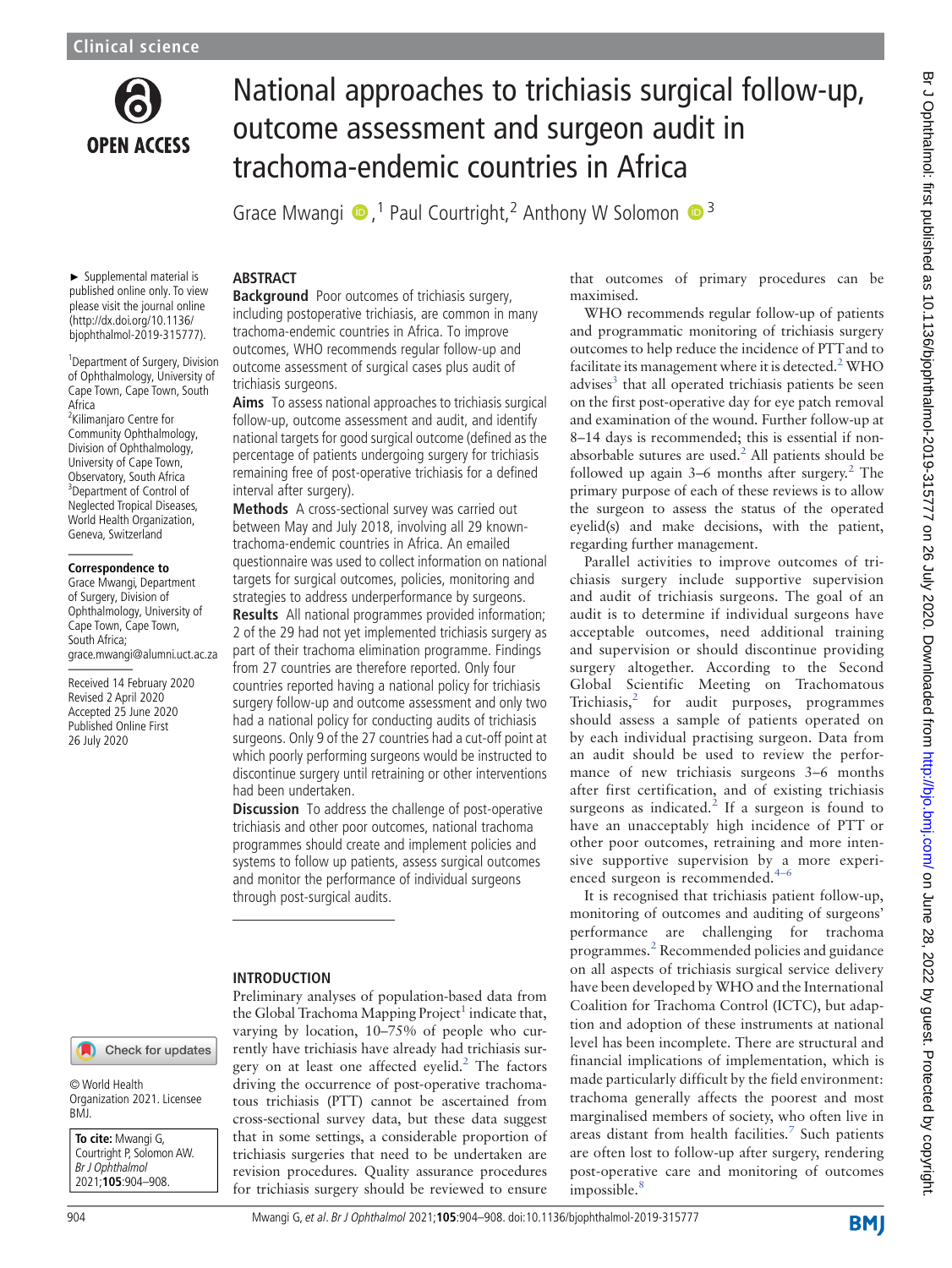We undertook a survey to assess the availability of national policies and strategies for monitoring outcomes and for conducting surgical audits, and strategies for addressing poor surgical quality among surgeons in the 29 African countries where trachoma was still considered a public health problem in 2018.

### MATERIALS AND METHODS

The survey was conducted in 29 trachoma-endemic countries in Africa (figure 1). Each national trachoma programme coordinator (or the equivalent) in these countries was invited to participate. Participants were recruited via email and requested to

provide informed consent before completing a questionnaire. Ethical approval was obtained from the University of Cape Town Health Sciences Research Committee and the WHO Ethics Review Committee (0003034).

A single cross-sectional survey was carried out between April and July 2018. An emailed questionnaire (see online [supplemen](https://dx.doi.org/10.1136/bjophthalmol-2019-315777) [tary material\)](https://dx.doi.org/10.1136/bjophthalmol-2019-315777) was used to collect information. Prior to formal use, the questionnaire was piloted to assess wording, content and format, with pilot respondents being one national trachoma programme coordinator and one ophthalmologist with extensive knowledge and experience in trachoma programmes. Feedback



Figure 1 The 29 countries in Africa in which the survey was conducted. The boundaries and names shown and the designations used on this map do not imply the expression of any opinion whatsoever on the part of the World Health Organization concerning the legal status of any country, territory, city or area or of its authorities, or concerning the delimitation of its frontiers or boundaries. Dotted lines on maps represent approximate border lines for which there may not yet be full agreement. Credit: Illustrated by Alexei Mikhailov.

Br J Ophthalmol: first published as 10.1136/bjophthalmol-2019-315777 on 26 July 2020. Downloaded from http://bjo.bmj.com/ on June 28, 2022 by guest. Protected by copyright. Br Johnalmol: first published as 10.1136/bjohthalmol-2019-315777 on 26 July 2020. Downloaded from <http://bjo.bmj.com/> on June 28, 2022 by guest. Protected by copyright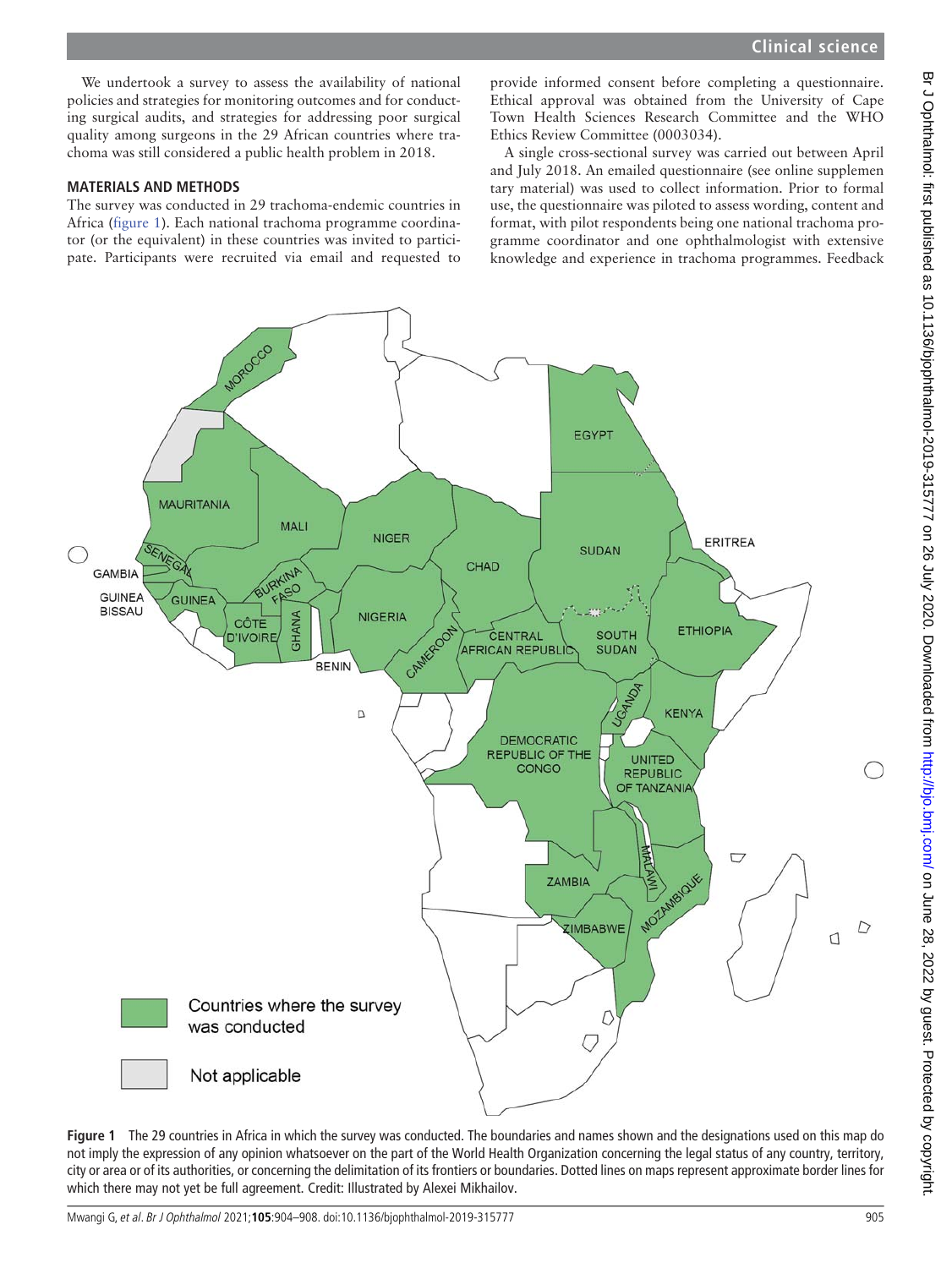# **Clinical science**

from this pretest was used to refine the questionnaire, which was then translated into French and Portuguese. Further validation through pilot testing was undertaken with intended respondents who were bilingual in either English and French or English and Portuguese, to ensure that the translated instruments were equivalent to the English original.

Survey responses were entered into Microsoft Excel, checked for completeness and verified against the original response forms. Responses in French and Portuguese were translated into English and checked (through back-translation) for correctness. Aggregated tables were generated in Excel. Qualitative data were analysed using thematic analysis and narrative synthesis.

### RESULTS

All 29 eligible national coordinators consented and participated. Two of 29 trachoma-endemic countries had not yet commenced implementation of a trichiasis surgery programme; both were excluded from data analysis. Findings are presented for 27 countries.

Only 4 (15%) of 27 countries reported having a national policy for follow-up of trichiasis patients after surgery (figure 2). Of the remaining 23, 11 did not have national policies or guidelines but reported that systems and structures for follow-up of patients after surgery were nevertheless in place; 10 countries had adopted the ICTC preferred practice guidelines $8-10$ ; and two countries had no policy or agreed on follow-up procedure for outcome assessment.

Sixteen (59%) of 27 countries reported mandating all three recommended follow-up points: 1 day after surgery, 1–2 weeks after surgery, and 3–6 months (or 1 year) after surgery. Of the remaining 11 countries, 4 countries mandated at least two followup points, 6 countries had only one mandated follow-up point, and 1 country did not have any mandated follow-up points.

Three countries had not set a national target for good surgical outcomes (defined as the percentage of patients undergoing

trichiasis surgery remaining free of PTT at 3–6 months or 1 year). Among the remaining 24 countries, 3 reported having a target of 100% good outcomes, 14 countries had a target of 90%, 1 country had a target of 85%, and 6 countries had a target of 80%.

Only two countries reported having a national policy regarding surgeon audits while 19 countries (70%) had no specific national surgeon audit policy but reported that audits of trichiasis surgeons were undertaken by supervisors (n=14) or had adopted other guidelines, such as the Queen Elizabeth Diamond Jubilee Trust funded surgical audit guidelines  $(n=5)$  (figure 3). These guidelines recommend the use of surgical audit as part of quality assurance to improve the quality of trichiasis surgeries delivered.<sup>11</sup> The remaining six countries had neither a national policy nor an agreed approach to conducting audits of surgeons.

It is recommended that surgeons with poor outcomes (with the threshold for 'poor' being defined locally) should undergo a retraining and certification process.<sup>11</sup> In this survey, only 10 (37%) of 27 countries reported having a nationally accepted threshold above which a surgeon should discontinue surgery. Variable thresholds were reported among those 10 countries; 30% poor outcomes (3 countries), 25% (1 country), 20% (4 countries), 15% (1 country) and 10% (1 country).

Of the 17 countries that reported having national targets for good outcomes ( $\leq 10\%$  PTT), only 1 had a nationally defined threshold of 10% at which a surgeon should discontinue surgery until retraining or other interventions have been undertaken. Six countries reported that a surgeon-level incidence of 15–30% PTT would prompt this action, while 10 countries had no PTT threshold for surgeons to discontinue surgery.

Countries recommended different approaches to manage PTT. In 19 (70%) of 27 countries, cases of PTT or other complications were reportedly managed by another trichiasis surgeon who was more experienced than the original surgeon  $(n=13)$  or by a specially trained ophthalmologist (n=6). Seven countries reported that surgery for PTT was done by the same surgeon



Figure 2 Availability of national policies for trichiasis surgery follow-up.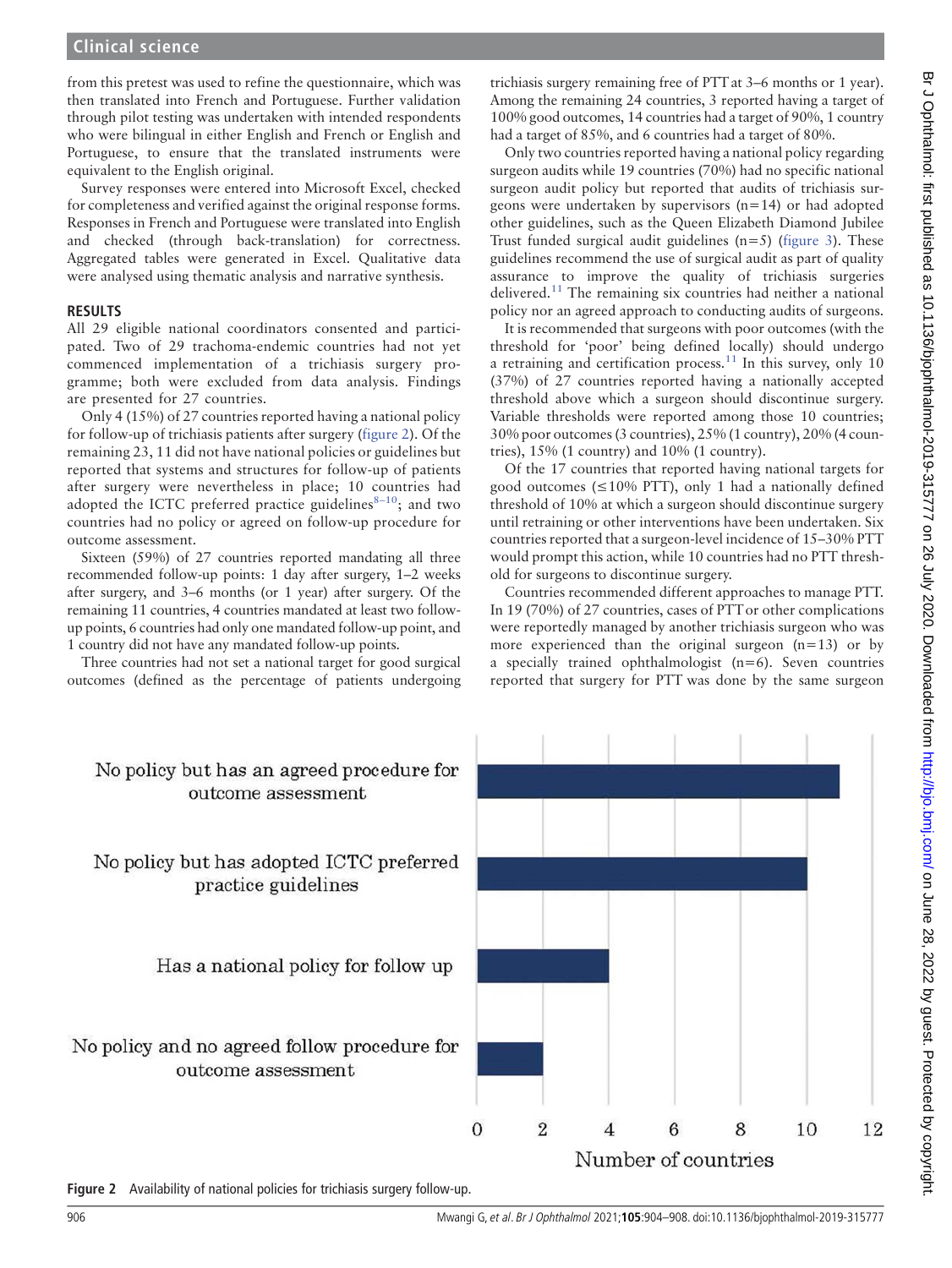16

14

# No policy but audits of trichiasis surgeons are undertaken by supervisors

No policy and no agreed approach to conducting audits

No policy but the country has adopted other guidelines (Trust-funded guidelines)

Has a policy for conducting surgical audits

and found that even in the often highly controlled confines of the research setting, a PTT incidence of <20% at 3–12 months after surgery is rarely achieved.<sup>14</sup> Without the combined framework of policies and other health system elements to support the practice of follow-up and outcome assessment, however, not only is the incidence of poor outcomes likely to remain high, it will continue to be unrecorded and unremarked.

8

Number of countries

10

12

 $\overline{2}$ 

 $\overline{4}$ 

6

 $\Omega$ 

We therefore note with concern that in 2018, only 42% of countries in Africa reported having their own specific national policy for follow-up of trichiasis patients after surgery (15%) or having adopted the ICTC preferred practice guidelines<sup>8</sup> (27%). Only 59% of countries expected surgeons to see patients at all three WHO-recommended follow-up points. Another 15% of countries promoted at least two follow-up periods: 1 day and 3–6 months (or 1 year) after surgery. Of the seven countries that did not have the second recommended follow-up (1–2 weeks), only four reported routinely supplying and using absorbable sutures which might have made that follow-up less important. The remaining three countries provide non-absorbable sutures which should be removed at 7–10 days. This may mean that many patients in these countries retain unremoved sutures long after surgery. Although studies have found that the use of absorbable sutures does not lower the risk of  $PTT$ ,<sup>15</sup> retained sutures can cause granulomata, promote infection and traumatise the cornea.16 Trachoma elimination programmes should consider using absorbable sutures in case patients miss the 7–10-day follow-up for suture removal.

Surgical audit provides a crucial link to ensure that policy is translated into individual practice and good outcomes. As an independent assessment of surgical outcomes achieved by a specific surgeon, audit is an important quality assurance tool for national programmes and should be part of ongoing supportive supervision. Unfortunately, our survey indicated that in 2018, audits were given inadequate attention in most trachomaendemic countries in Africa. The lack of identification of a cut-off for determining which surgeons need retraining suggests that most countries were not using audits for decision-making. The

### Figure 3 Countries with a national policy for conducting surgical audits.

who had performed the first procedure. One country did not specify its approach for managing PTT.

Fifteen (88%) of the 17 countries that reported aiming for ≤10% PTT also reported that cases of PTTwere either managed by a specially trained ophthalmologist or a more experienced trichiasis surgeon. The remaining two countries reported that post-operative cases were either managed by the surgeon who performed the first procedure or the surgeon who identified them during a surgical campaign.

Some key challenges highlighted by national coordinators included (1) lack of funds to support the full range of trichiasisrelated activities; (2) limited national data to inform planning; (3) limited numbers of secondary eye care units for post-operative management; (4) lack of proper follow-up systems for trichiasis patients after surgery; (5) weak referral systems; (6) refusal by patients to undergo additional surgery; and (7) shortage of trained human resources to manage PTT.

# **DISCUSSION**

In 2010, the third Global Scientific Meeting on Trachoma recommended that national programmes should routinely report outcomes of trichiasis surgery, with a target of achieving  $\leq$  10% PTT at 1 year after surgery.12 In November 2018, the fourth Global Scientific Meeting on Trachoma revised that recommendation, requesting that cases be divided into those that had minor vs major trichiasis (see below) pre-operatively, and suggesting that the timing of the final follow-up point be 3–6 months after surgery. For minor trichiasis ( $\leq$ 5 upper eyelid eyelashes touching the eyeball), the target was set as <10% PTTat the final follow-up point, while for major trichiasis (>5 upper eyelid eyelashes touching the eyeball), it was set as  $< 20\%$ .

The work reported in this paper indicates that in 2018, prior to the change noted earlier, only half the trachoma-endemic countries in Africa had set national outcome targets consistent with the then-current (2010) WHO recommendation (ie, >90% good outcomes). We have recently reviewed the published literature